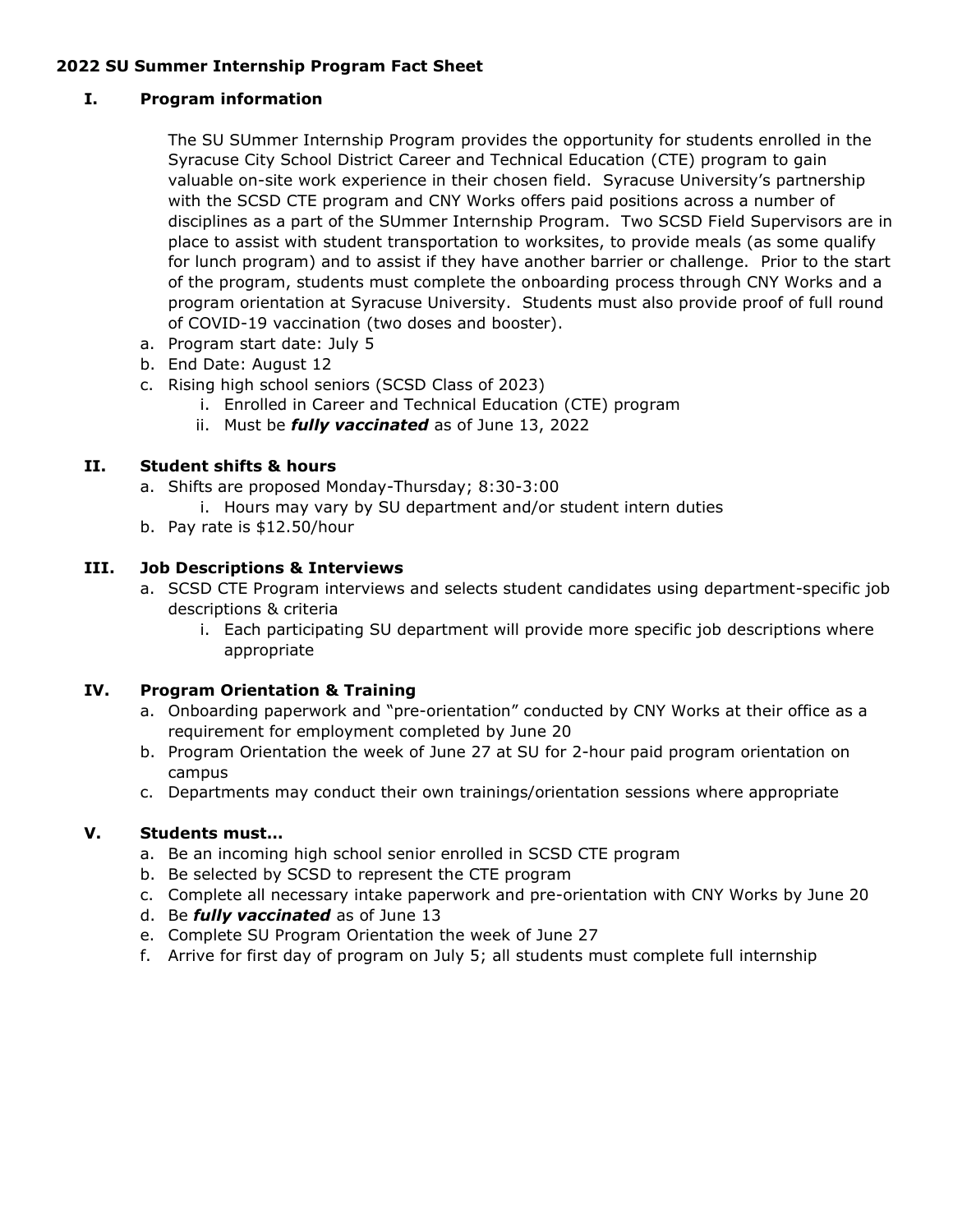SCSD CTE Summer Internship Job Description for Syracuse University Wellness:

All CTE student interns will:

- Receive an introduction to the department
- Shadow Syracuse University employees in their day-to-day operations.
- Learn about how the department works with others at the university
- Learn about and be held to workplace expectations including, but not limited to:
	- o Arriving on time
	- o Reporting to a supervisor
	- o Following directions
	- o Being held accountable to colleagues and supervisors

All CTE student interns will earn \$12.50 per hour worked. The position will begin on July 5<sup>th</sup> and run until the week of August 12<sup>th</sup>. Students will work Tuesday through Thursday from 8:30 a.m. to 2:30 p.m. Students will work in one of the following locations:

• Barnes Center at the Arch

Job Responsibilities for Wellness CTE student interns:

Responsibilities:

Specific to location, but may include:

Clinic – They will be rooming patients with a review of allergies, medication, past medical/surgical history, social history and a review of their current symptoms/reason for visit. They will assist with in-office procedures such as sutures, female/male health procedures, IUD/Nexplanon insertion and more. They will be show how to collect swabs for strep, flu and Covid, as well as fingerstick testing for blood sugar and mono.

Laboratory – They will observe blood draws, assist with instructing students on how to collect urine specimens and perform a variety of rapid testing (including mono, blood sugar, strep, flu, Covid-19, urine pregnancy and urinalysis). They will be shown how to enter test results and communicate test results to providers.

Administrative – They will be shown how to navigate the electronic health record for documenting at the appointment, documenting lab results, scheduling appointments and messaging nurses/providers when students call. They will be shown how to check students in for their appointments, as well as how to answer multi-line phones.

Other – They may have the opportunity to spend some time in Medical Records to see what happens there, as well as tour our pharmacy and connect with our nutritionist.

Required Qualifications:

- Learning Pathway: Health Professions
- someone who is motivated to learn and fully understands confidentiality;
- someone who can handle injuries and illness with maturity and compassion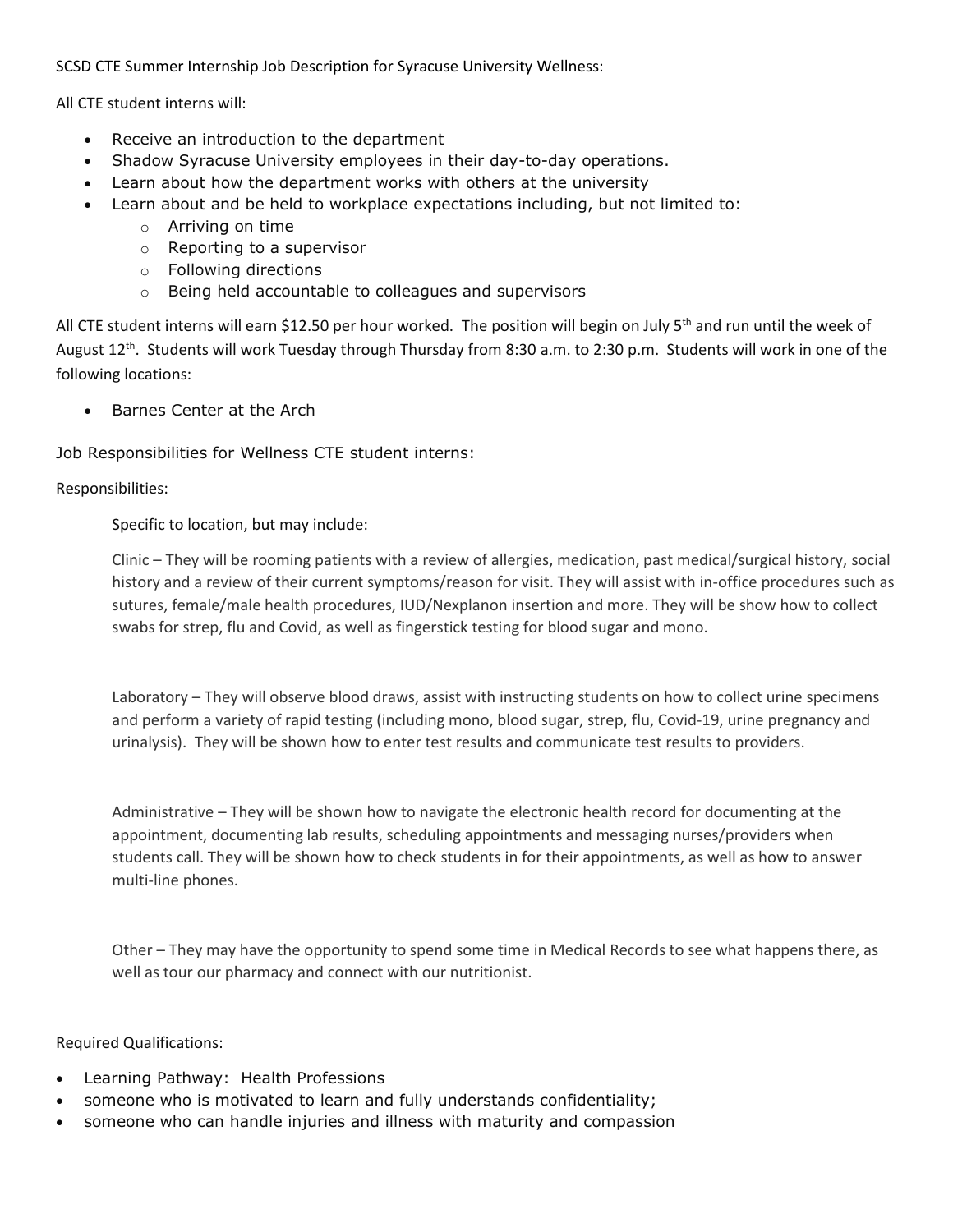Physical Requirements:

- On daily basis standing, bending, stooping, walking, and lifting up to 50 pounds.
- Tools/Equipment:
	- o Will be required to learn to operate and clean a variety of equipment.
	- o Will be required to wear work appropriate dress (no denim, shorts, open-toe shoes, etc.)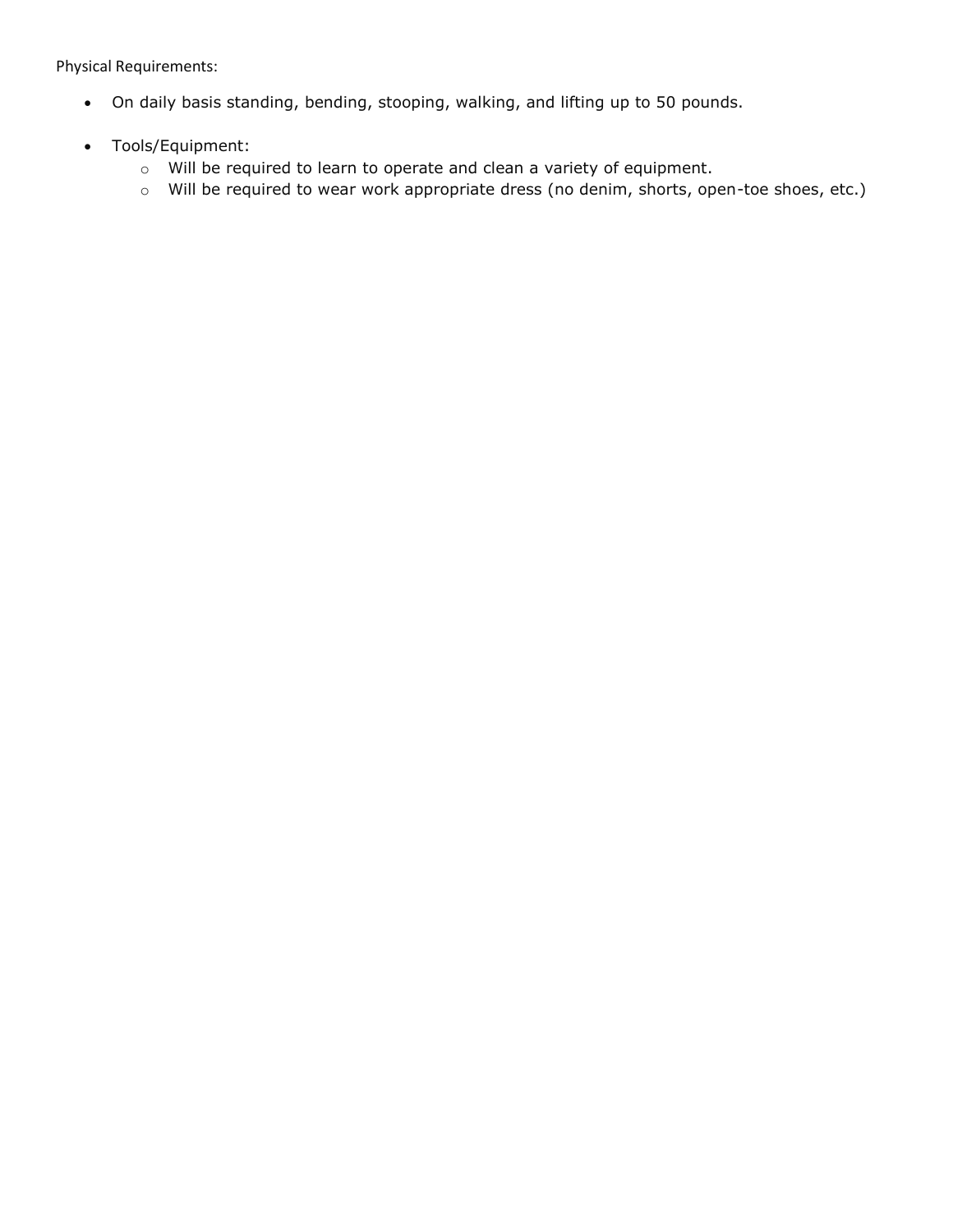SCSD CTE Summer Internship Job Description for Syracuse University Marketing Positions:

All CTE student interns will:

- Receive an introduction to the department
- Shadow Syracuse University employees in their day-to-day operations.
- Learn about how the department works with others at the university
- Learn about and be held to workplace expectations including, but not limited to:
	- o Arriving on time
	- o Reporting to a supervisor
	- o Following directions
	- o Being held accountable to colleagues and supervisors

All CTE student interns will earn \$12.50 per hour worked. The position will begin on July 5<sup>th</sup> and run until the week of August 12<sup>th</sup>. Students will work Tuesday through Thursday from 10:00 a.m. to 3:00 p.m. The students will work in one of the following locations:

- Nancy Cantor Warehouse (350 W. Fayette St.)
- Syracuse University Campus locations

Marketing CTE student interns:

- Responsibilities:
	- o Specific to location, but may include:
		- Contribute to the creative video team-helping to tell the digital stories of the University, its students, staff, faculty and alumni while holding to the brand standards established by the division and its partners.
		- Assist in various multimedia/photo/strategy/digital projects throughout the department.
		- Help with various video creation roles, pre-production, logistics, and in-house and/or on-location production and filming. Potential to help with project management, strategy, etc.
		- Support the work of the SU Video /Photo team, this includes but is not limited to, conducting research and writing reports in partnership with Producer for future video projects and general office work.
		- Contribute new ideas for possible video and/or social media projects during weekly team meetings.
- Required Qualifications:
	- o Learning Pathway: Media Communications
	- o Good written communication skills, proficient in grammar, punctuation and spelling.
	- $\circ$  Understanding of basic video production and development, from concept to execution.
	- $\circ$  Ability to work as part of a team, receptive to feedback and eager to learn.
	- o Solid time management skills a must.
	- o Ability to work independently, in a variety of environments.
	- o Enthusiastic about storytelling.
- Physical Requirements:
	- $\circ$  On daily basis standing, bending, stopping, walking, and lifting 15-30 pounds.
- Tools/Equipment:
	- $\circ$  Will be required to learn to operate and clean a variety of equipment.
	- $\circ$  Will be required to wear work appropriate dress (no denim, shorts, open-toe shoes, etc.)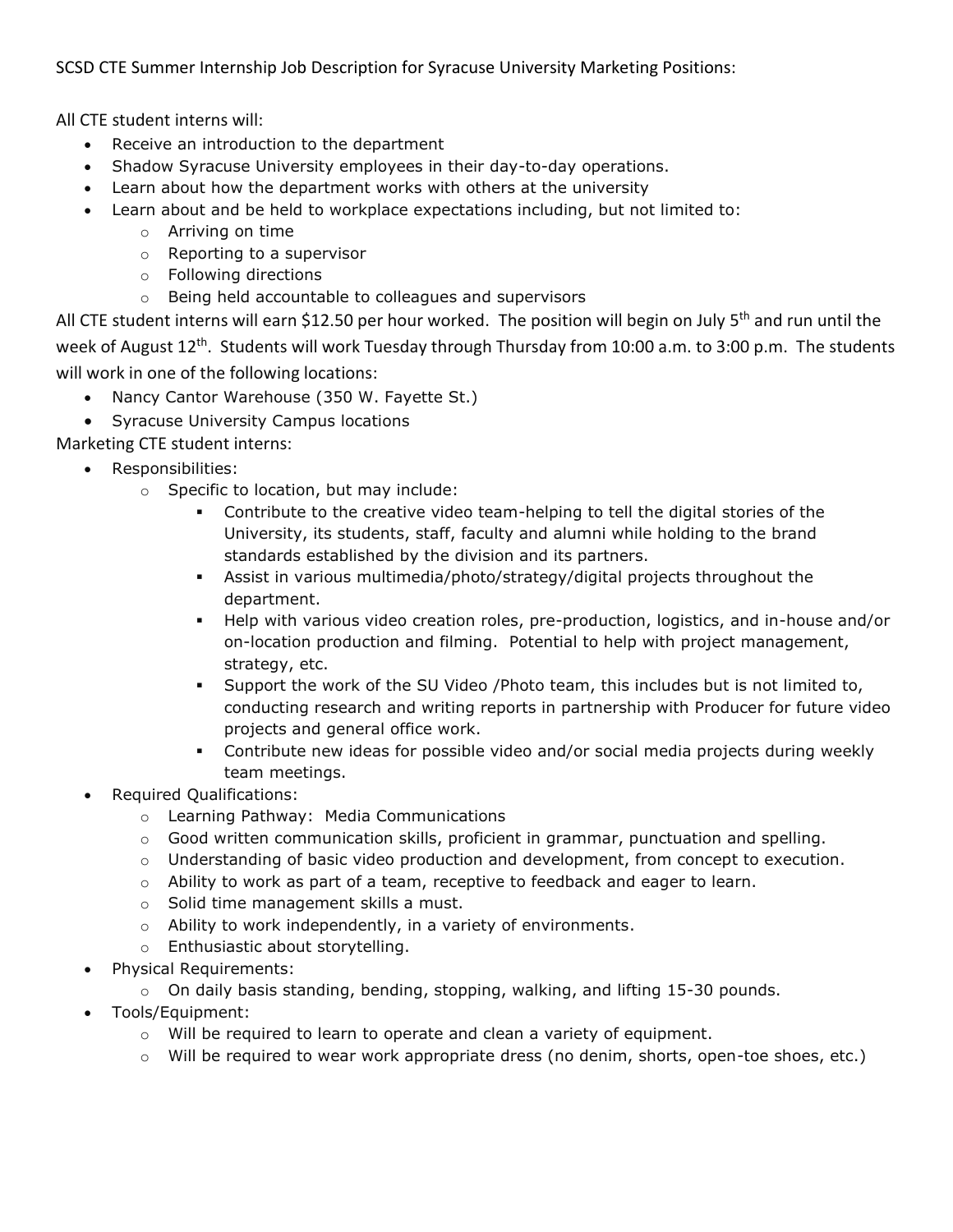SCSD CTE Summer Internship Job Description for Syracuse University WAER Media Position:

All CTE student interns will:

- Receive an introduction to the department
- Shadow Syracuse University employees in their day-to-day operations.
- Learn about how the department works with others at the university
- Learn about and be held to workplace expectations including, but not limited to:
	- o Arriving on time
	- o Reporting to a supervisor
	- o Following directions
	- o Being held accountable to colleagues and supervisors

All CTE student interns will earn \$12.50 per hour worked. The position will begin on July 5<sup>th</sup> and run until the week of August 12<sup>th</sup>. Students will work Tuesday through Thursday from 10:00 a.m. to 3:00 p.m. The students will work in one of the following locations:

#### WAER

795 Ostrom Ave #2945

Syracuse, NY 13210

WAER Media CTE student interns:

- Responsibilities:
	- o Specific to location, but may include:
	- o Writing and editing content on our website
	- o Research ideas for local news stories and sources
	- o Learn basic audio editing techniques
	- o Create social media messages
	- o Shadow reports in the field to learn journalism basics
	- o Additional duties, as needed.
- Required Qualifications:
	- o Learning Pathway: Media Communications
	- $\circ$  A good candidate for the job is eager to learn, a good listener, and able to work independently once they are given the tools and direction to do so.
	- $\circ$  The ability to read, write, and follow instructions; and communicate clearly.
- Physical Requirements:
	- $\circ$  On daily basis standing, bending, stopping, walking, and lifting 15-30 pounds.
- Tools/Equipment:
	- o Will be required to learn to operate appropriate equipment.
	- o Will be required to wear work appropriate dress (no denim, shorts, open-toe shoes, etc.)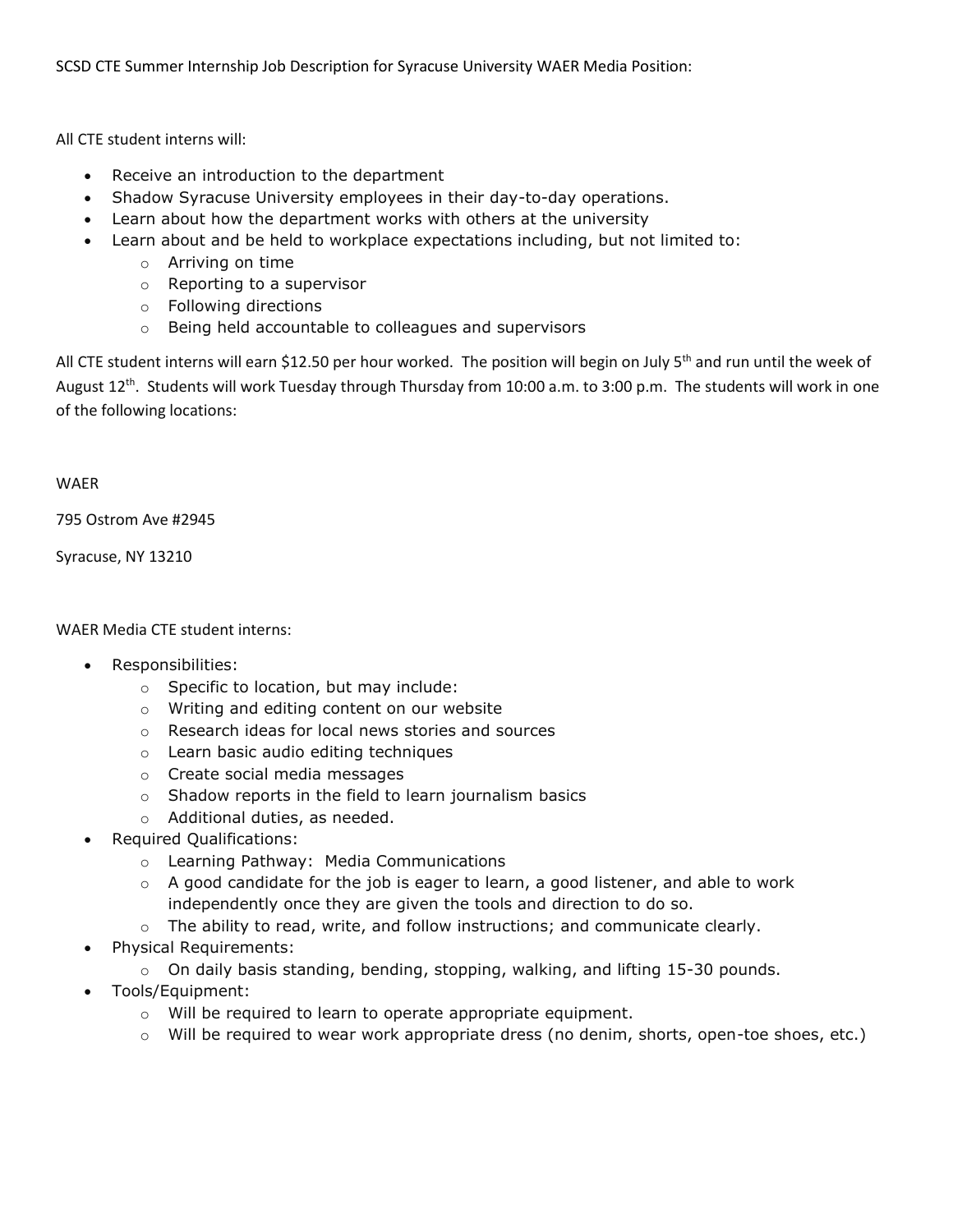SCSD CTE Summer Internship Job Description for Syracuse University Newhouse Recruitment Team Aide Position:

All CTE student interns will:

- Receive an introduction to the Newhouse School
- Shadow Newhouse Recruitment Team employees in their day-to-day operations.
- Learn about how recruitment, admissions and retention efforts support the academic mission of the Newhouse School and Syracuse University.
- Learn about and be held to workplace expectations including, but not limited to:
	- o Arriving on time
	- o Reporting to a supervisor
	- o Following directions
	- o Being held accountable to colleagues and supervisors

Students will work Monday through Thursday from 9:00 a.m. to 3:30 p.m. Students will work in the following locations:

• Newhouse Visitors Center

Job Responsibilities for Recruitment Team Aide student intern: Responsibilities:

- o Prepping materials for visitors
- o Data analysis (excel and online database) of visit impact
- o Organizing materials, giveaways, etc. and creating a records database
- $\circ$  Front desk coverage. Greeting visitors, answering phones, giving directions, etc.

Required Qualifications:

- Learning Pathway: Business Technology
- The ability to read, write, and follow instructions; and communicate clearly.
- General knowledge of excel, email, phone etiquette

Physical Requirements:

 $\circ$  Will be required to wear work appropriate dress (no denim, shorts, open-toe shoes, etc.)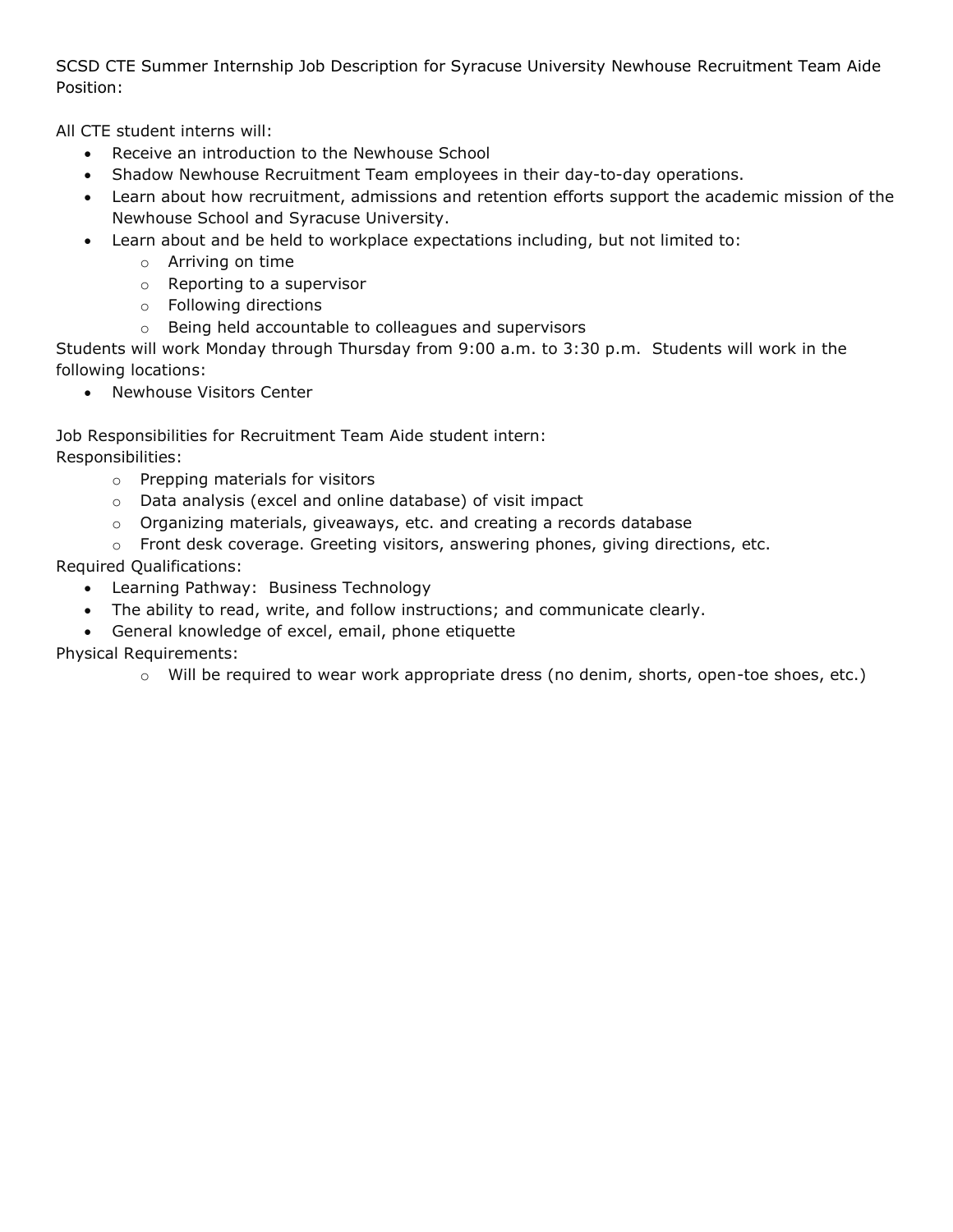SCSD CTE Summer Internship Job Description for Syracuse University Newhouse Dick Clark Studios Engineering Aide Position:

All CTE student interns will:

- Receive an introduction to the Newhouse School
- Shadow Newhouse Studio employees in their day-to-day operations.
- Learn about how video engineering and studio operations support the academic mission of the Newhouse School and the ACC Network.
- Learn about and be held to workplace expectations including, but not limited to:
	- o Arriving on time
	- o Reporting to a supervisor
	- o Following directions
	- o Being held accountable to colleagues and supervisors

Students will work in the following locations:

- Studios A-E
- Production Control Rooms 1-3
- Central Equipment Room
- Voice Over Booths 1-3
- Scene Dock

Job Responsibilities for Engineering Aide student intern :

Responsibilities:

- Specific to location, but may include:
	- $\circ$  Assist in operations and maintenance of the audio/video systems in the DCS
	- o Troubleshoot signal paths
	- o Clean, check and install cabling
	- o Assist in new equipment installation

Required Qualifications:

- Learning Pathway: Media Communications
- The ability to read, write, and follow instructions; and communicate clearly.
- General knowledge of camera operations

Physical Requirements:

• On daily basis standing, bending, stooping, walking, and lifting up to 50 pounds. Tools/Equipment:

- Will be required to learn to operate a variety of electronic tools and equipment.
- Will be required to wear work appropriate dress (no denim, shorts, open-toe shoes, etc.)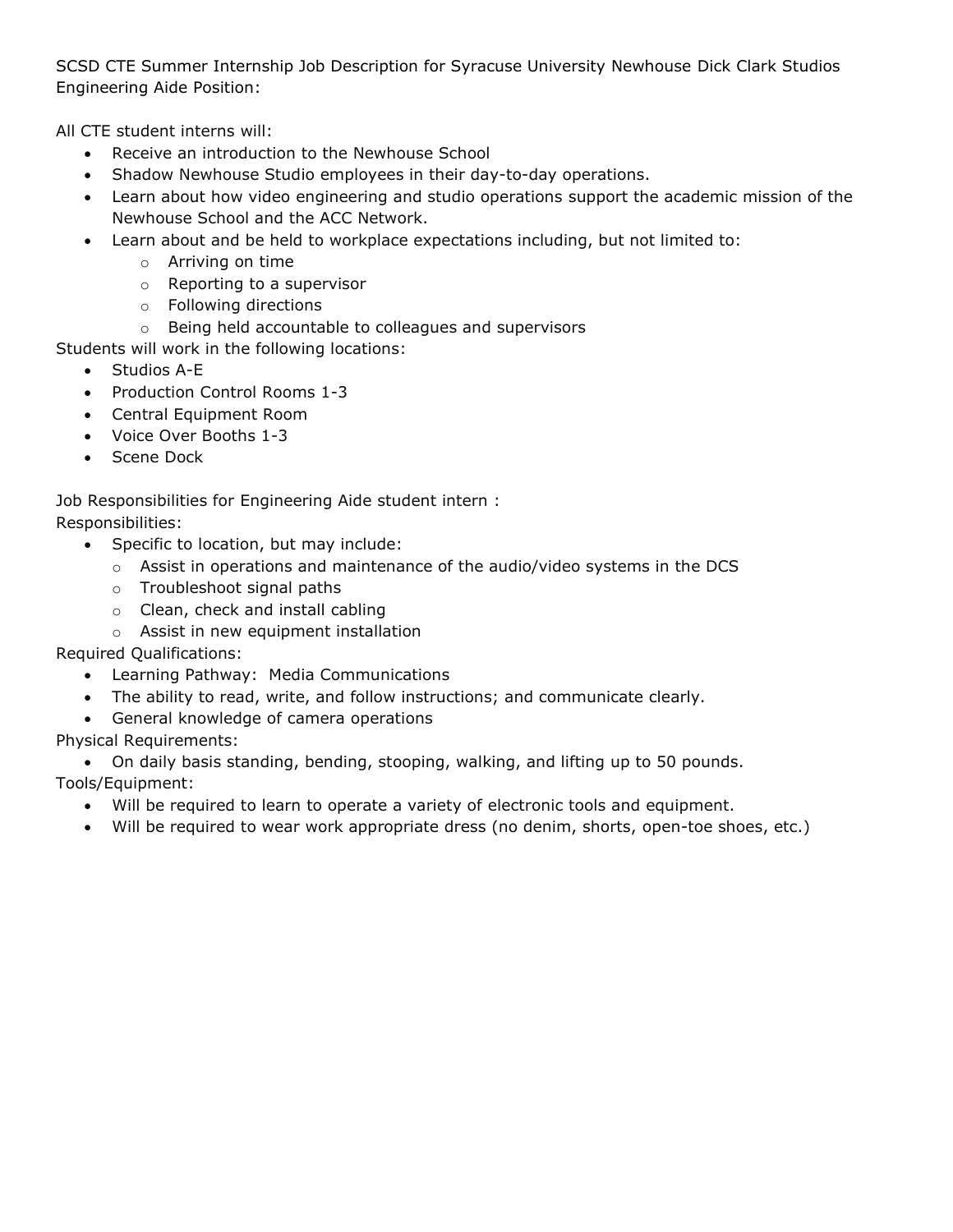SCSD CTE Summer Internship Job Description for Syracuse University Media Relations Positions:

All CTE student interns will:

- Receive an introduction to the department
- Shadow Syracuse University employees in their day-to-day operations.
- Learn about how the department works with others at the university
- Learn about and be held to workplace expectations including, but not limited to:
	- o Arriving on time
	- o Reporting to a supervisor
	- o Following directions
	- o Being held accountable to colleagues and supervisors

All CTE student interns will earn \$12.50 per hour worked. The position will begin on July 5<sup>th</sup> and run until the week of August 12<sup>th</sup>. Students will work Tuesday through Thursday from 10:00 a.m. to 3:00 p.m. The students will work in one of the following locations:

• Nancy Cantor Warehouse

Media Relations CTE student interns:

- Responsibilities:
	- o Specific to location, but may include:
	- $\circ$  Be trained on media monitoring and outreach platform to assist in creating media lists and researching members of the media for team members.
	- $\circ$  Assist members of the social media team within media relations to develop ideas on how to engage followers and research new ways of reaching our intended audience
	- $\circ$  Brainstorm pitch ideas with the members of the media relations team.
	- $\circ$  Join team members for campus outreach and media training with faculty and staff
	- $\circ$  Join team members for visits to local media outreach, press events and on-campus filming
	- o Additional duties, as needed.
- Required Qualifications:
	- o Learning Pathway: Media Communication
	- $\circ$  A good candidate for the job is someone who is eager to learn, a good listener, and able to work independently once they are given the tools and direction to do so.
- Physical Requirements:
	- $\circ$  On daily basis standing, bending, stopping, walking, and lifting 15-30 pounds.
- Tools/Equipment:
	- o Will be required to learn to operate appropriate equipment.
	- o Will be required to wear work appropriate dress (no denim, shorts, open-toe shoes, etc.)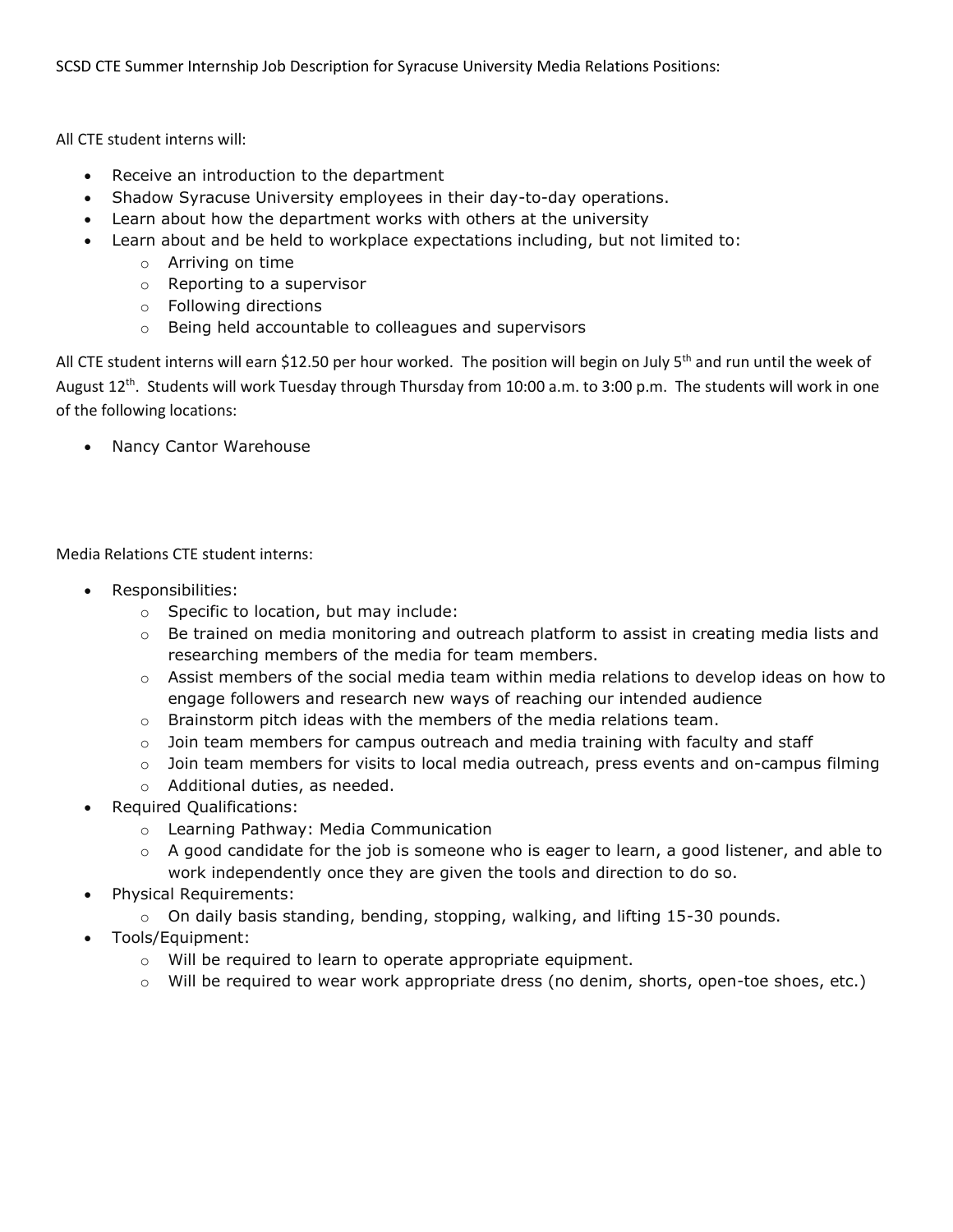SCSD CTE Summer Internship Job Description for Syracuse University Food Service and Communications Positions:

All CTE student interns will:

- Receive an introduction to the department
- Shadow Syracuse University employees in their day-to-day operations.
- Learn about how the department works with others at the university
- Learn about and be held to workplace expectations including, but not limited to:
	- o Arriving on time
	- o Reporting to a supervisor
	- o Following directions
	- o Being held accountable to colleagues and supervisors

All CTE student interns will earn \$12.50 per hour worked. The position will begin on July 5<sup>th</sup> and run until the week of August 12<sup>th</sup>. Students will work Tuesday through Thursday from 10:00 a.m. to 3:00 p.m. The students will work in one of the following locations:

- Schine Student Center (2 locations)
- Eggers Snack Bar
- Drumlins (Restaurant and Communications)

Food Service CTE student interns:

- Responsibilities:
	- o Specific to location, but may include:
		- Setting up counters
		- **•** Serving customers
		- **•** Clean and prepare ingredients
		- Be familiar with products and ingredients used in menu items
		- **•** Observe safety and health regulations and maintain highest standards of sanitation
- Required Qualifications:
	- o Learning Pathway: Culinary
	- o The ability to read, write, and follow instructions; do simple math; use a calculator, food thermometer, and communicate clearly.
- Physical Requirements:
	- $\circ$  On daily basis standing, bending, stopping, walking, and lifting 15-30 pounds. Must be able to work with dust, fumes, and solvents daily.
- Tools/Equipment:
	- $\circ$  Will be required to learn to operate and clean a variety of equipment.
	- o Will be required to wear work appropriate dress (no denim, shorts, open-toe shoes, etc.)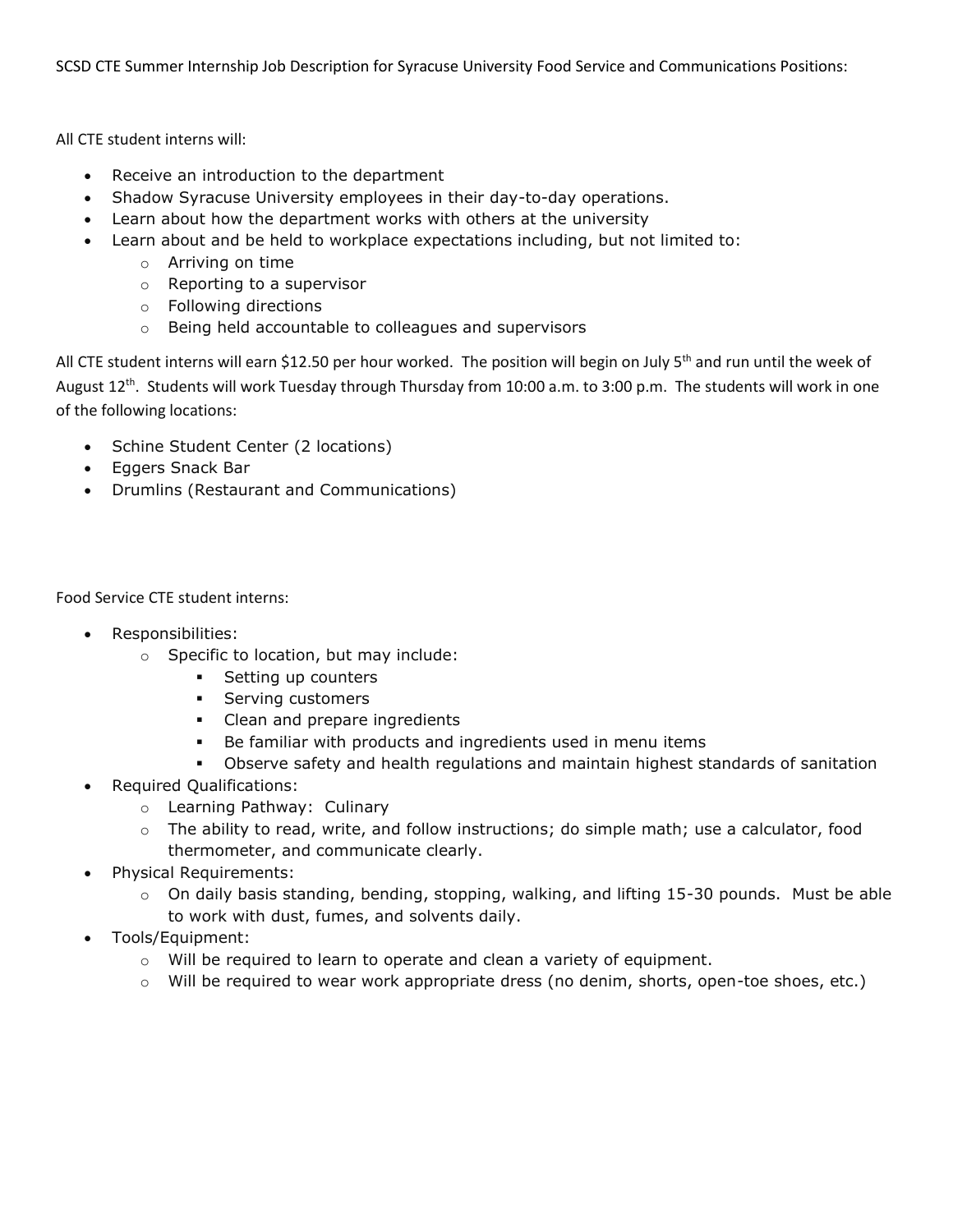All CTE student interns will:

- Receive an introduction to the department
- Shadow Syracuse University employees in their day-to-day operations.
- Learn about how the department works with others at the university
- Learn about and be held to workplace expectations including, but not limited to:
	- o Arriving on time
	- o Reporting to a supervisor
	- o Following directions
	- o Being held accountable to colleagues and supervisors

All CTE student interns will earn \$12.50 per hour worked. The position will begin on July 5<sup>th</sup> and run until the week of August 12<sup>th</sup>. Students will work Tuesday through Thursday from 8:30 a.m. to 2:30 p.m. Students will work in one of the following locations:

- Auto Garage
- Grounds/Athletic Fields Maintenance
- Machine Shop
- Electronics Shop
- Carpenter Shop
- Welding Shop

Job Responsibilities for Maintenance CTE student interns:

Responsibilities:

• Specific to location, but may include: diagnosing issues and forming plans for fixing them, cleaning and replacing parts, assisting trades-people as needed

Required Qualifications:

- Learning Pathway: Various Professions
- The ability to read, write, and follow instructions; and communicate clearly.
- General knowledge of maintenance operations

Physical Requirements:

- On daily basis standing, bending, stooping, walking, and lifting up to 50 pounds.
	- o May work around dust, fumes, and solvents
- Tools/Equipment:
	- $\circ$  Will be required to learn to operate and clean a variety of equipment.
	- o Position may require work boots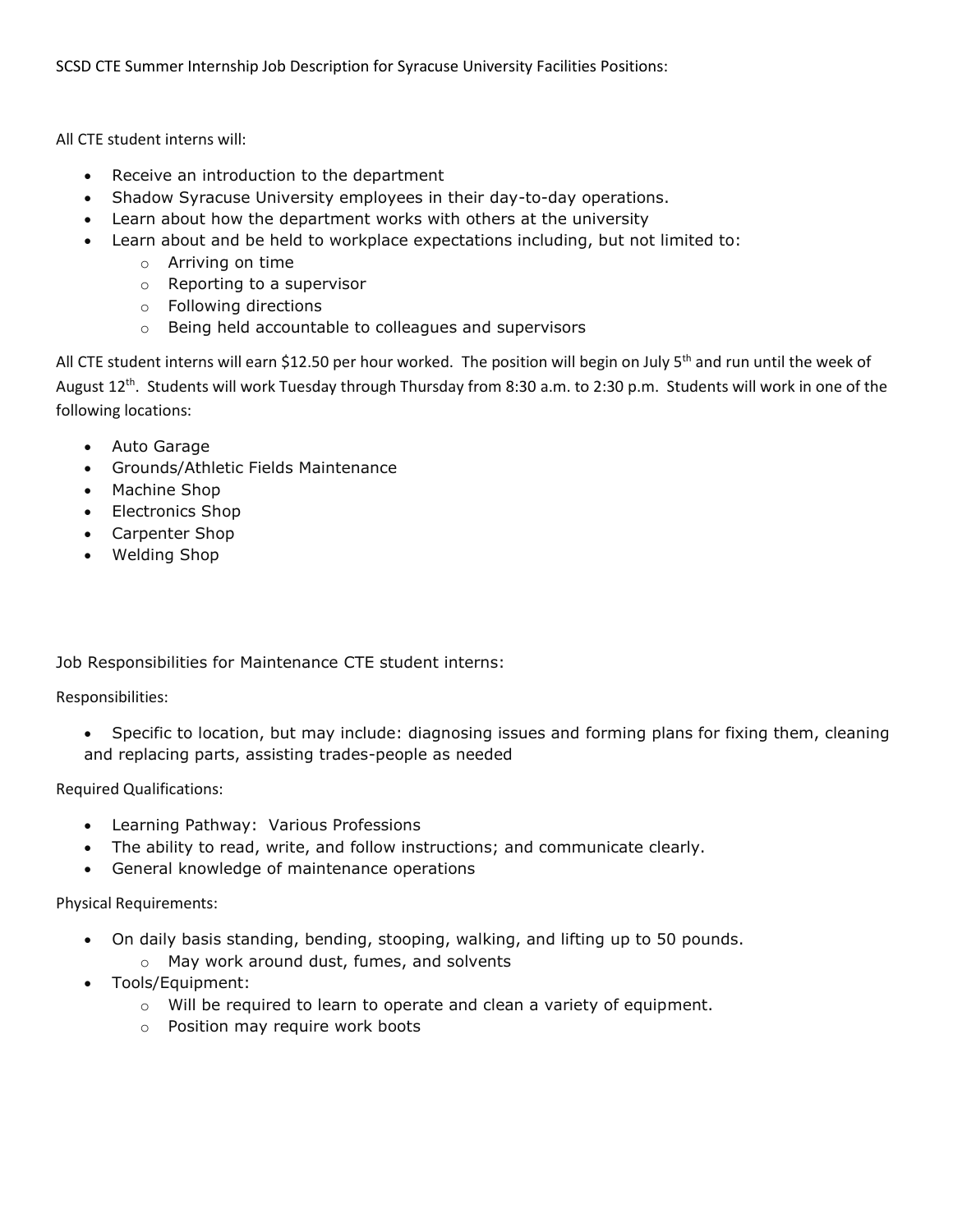SCSD CTE Summer Internship Job Description for Syracuse University Department of Public Safety Positions:

All CTE student interns will:

- Receive an introduction to the department
- Shadow Syracuse University employees in their day-to-day operations.
- Learn about how the department works with others at the university
- Learn about and be held to workplace expectations including, but not limited to:
	- o Arriving on time
	- o Reporting to a supervisor
	- o Following directions
	- o Being held accountable to colleagues and supervisors

All CTE student interns will earn \$12.50 per hour worked. The position will begin on July 5<sup>th</sup> and run until the week of August 12<sup>th</sup>. Students will work Tuesday through Thursday from 10:00 a.m. to 3:00 p.m. The students will work in one of the following locations:

Department of Public Safety

005 Sims Hall

130 College Pl.

Syracuse, NY 13244

Department of Public Safety CTE student interns:

- Responsibilities:
	- o Specific to location, but may include:
	- o Be trained on best practices for DPS office members.
	- o Word processing, maintaining documents, and updating paperwork
	- o Managing files and recording information
	- o Working collaboratively with DPS office members
	- o Assisting with event coordination
	- o Additional duties, as needed.
- Required Qualifications:
	- o Learning Pathway: Law Enforcement
	- $\circ$  A good candidate for the job is eager to learn, a good listener, and able to work independently once they are given the tools and direction to do so.
	- $\circ$  The ability to read, write, and follow instructions; and communicate clearly.
- Physical Requirements:
	- $\circ$  On daily basis standing, bending, stopping, walking, and lifting 15-30 pounds.
- Tools/Equipment:
	- o Will be required to learn to operate appropriate equipment.
	- $\circ$  Will be required to wear work appropriate dress (no denim, shorts, open-toe shoes, etc.)